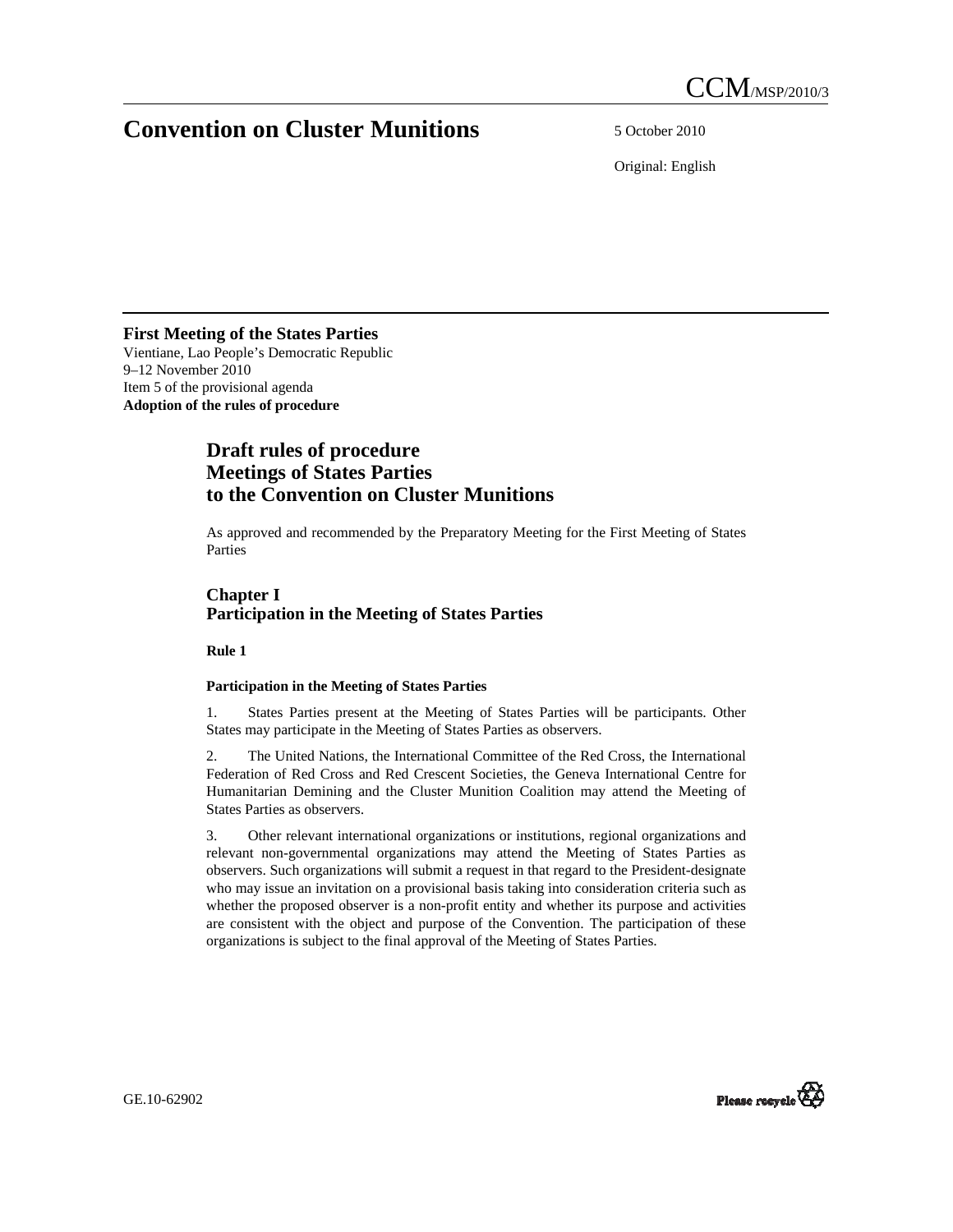## **Designation of delegations**

Each State or organization participating in the Meeting of States Parties shall designate a head of delegation and such other representatives, alternate representatives and advisers as may be required.

## **Rule 3**

## **Alternates and advisers**

An alternate representative or an adviser may act as a representative upon designation by the head of delegation.

#### **Rule 4**

#### **Submission of delegation information**

The names of representatives and of alternate representatives and advisers shall be submitted to the Secretary-General of the Meeting of States Parties not later than 24 hours after the opening of the Meeting. Any later change in the composition of delegations shall also be submitted to the Secretary-General.

# **Chapter II Officers**

 **Rule 5** 

## **Elections**

The Meeting of States Parties shall elect a President and four Vice-Presidents. The Meeting of States Parties may also elect such other officers as it deems necessary for the performance of its functions.

#### **Rule 6**

#### **General powers of the President**

1. In addition to exercising the powers conferred upon him or her elsewhere by these rules, the President shall preside at the plenary meetings of the Meeting of States Parties, declare the opening and closing of each meeting, direct the discussion, ensure observance of these rules, accord the right to speak, put questions to the vote and announce decisions. The President shall rule on points of order and, subject to these rules, have complete control of the proceedings and over the maintenance of order. The President may propose to the Meeting of States Parties the closure of the list of speakers, a limitation on the time to be allowed to speakers and on the number of times each representative may speak on a question, the adjournment or the closure of the debate and the suspension or the adjournment of a meeting.

2. The President, in the exercise of his or her functions, remains under the authority of the Meeting of States Parties.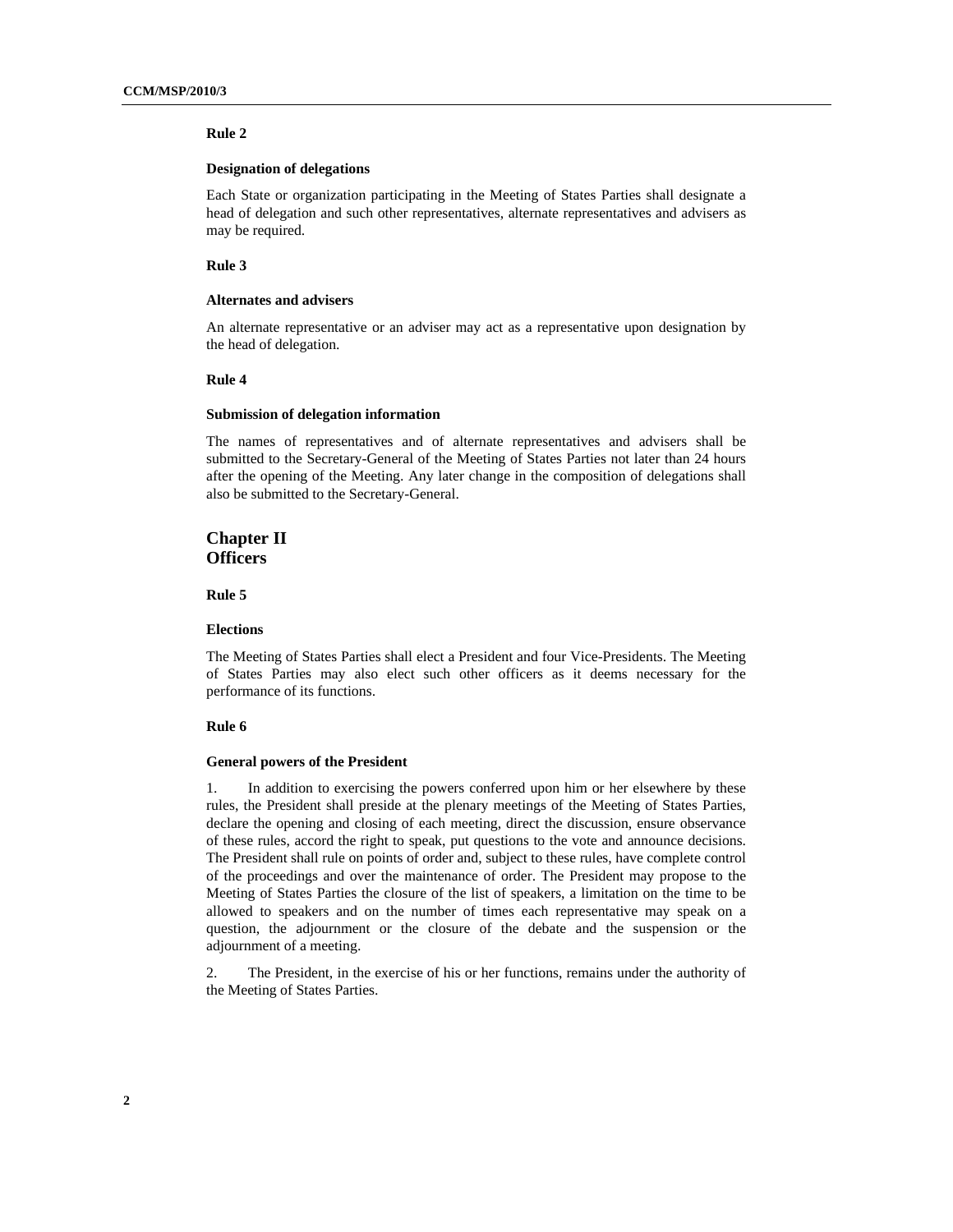## **Acting President**

1. If the President finds it necessary to be absent from a meeting or any part thereof, he or she shall designate a Vice-President to take his or her place.

2. A Vice-President acting as President shall have the powers and duties of the President.

## **Rule 8**

## **Replacement of the President**

If the President is unable to perform his or her functions, a new President shall be elected.

### **Rule 9**

## **The President shall not vote**

The President, or a Vice-President acting as President, shall not vote in the Meeting of States Parties, but shall designate another member of his delegation to vote in his or her place.

## **Chapter III Secretariat of the Meeting of States Parties**

## **Rule 10**

## **Duties of the Secretary-General and of the Secretariat**

1. There shall be a Secretary-General of the Meeting of States Parties. States Parties may request the Secretary-General of the United Nations to appoint an official to act in that capacity. The Secretary-General of the Meeting of States Parties shall act in that capacity in all meetings, including those of any committees, working groups or other subordinate bodies, if established, and may designate a member of the Secretariat to act in his or her place at these meetings.

2. The Secretary-General shall direct the staff required by the Meeting of States Parties and its subordinate bodies. The Secretariat shall make all arrangements relating to meetings and provide necessary conference services as required by the States Parties.

# **Chapter IV Decision-making**

 **Rule 11** 

## **Promotion of general agreement**

The Meeting of States Parties shall make every effort to reach general agreement on matters of substance.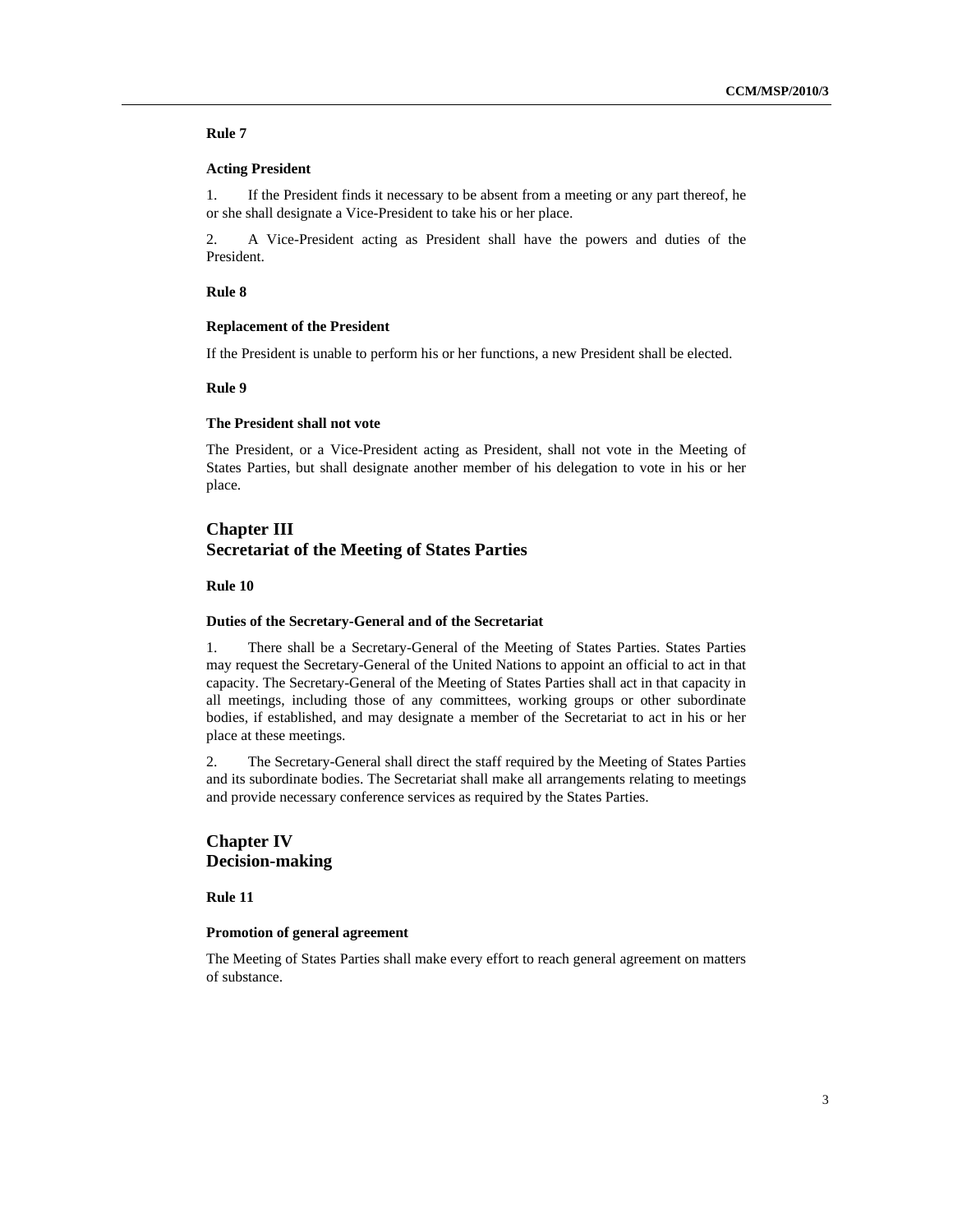## **Voting rights**

Each State Party participating at the Meeting of States Parties shall have one vote.

## **Rule 13**

#### **Quorum**

The presence of representatives of a majority of the participating States Parties shall be required for any decision to be taken.

## **Rule 14**

## **Majority required**

1. Decisions of the Meeting of States Parties on all matters of substance shall be taken by a two-thirds majority of the representatives of States Parties present and voting.

2. Decisions of the Meeting of States Parties on matters of procedure shall be taken by a majority of the representatives of States Parties present and voting.

3. If the question arises whether a matter is one of procedure or of substance, the President of the Meeting of States Parties shall rule on the question. An appeal against this ruling shall be put to the vote immediately and the President's ruling shall stand unless overruled by a majority of the representatives of States Parties present and voting.

## **Rule 15**

## **Special procedures**

Decisions concerning destruction of cluster munitions in accordance with article 3 of the Convention, clearance and destruction of cluster munition remnants in accordance with article 4 of the Convention and facilitation and clarification of compliance in accordance with article 8 of the Convention shall be made according to the provisions of those articles.

## **Rule 16**

#### **Meaning of the expression "representatives of States Parties present and voting"**

For the purpose of these rules, the phrase "representatives of States Parties present and voting" means representatives of States Parties present and casting an affirmative or negative vote. Representatives who abstain from voting shall be considered as not voting.

## **Rule 17**

#### **Method of voting**

The Meeting of States Parties shall normally vote by show of hands or by standing, or by a roll-call, if requested. The roll-call shall be taken in the English alphabetical order of the names of the States participating in the Meeting of States Parties, beginning with the delegation whose name is drawn by lot by the President.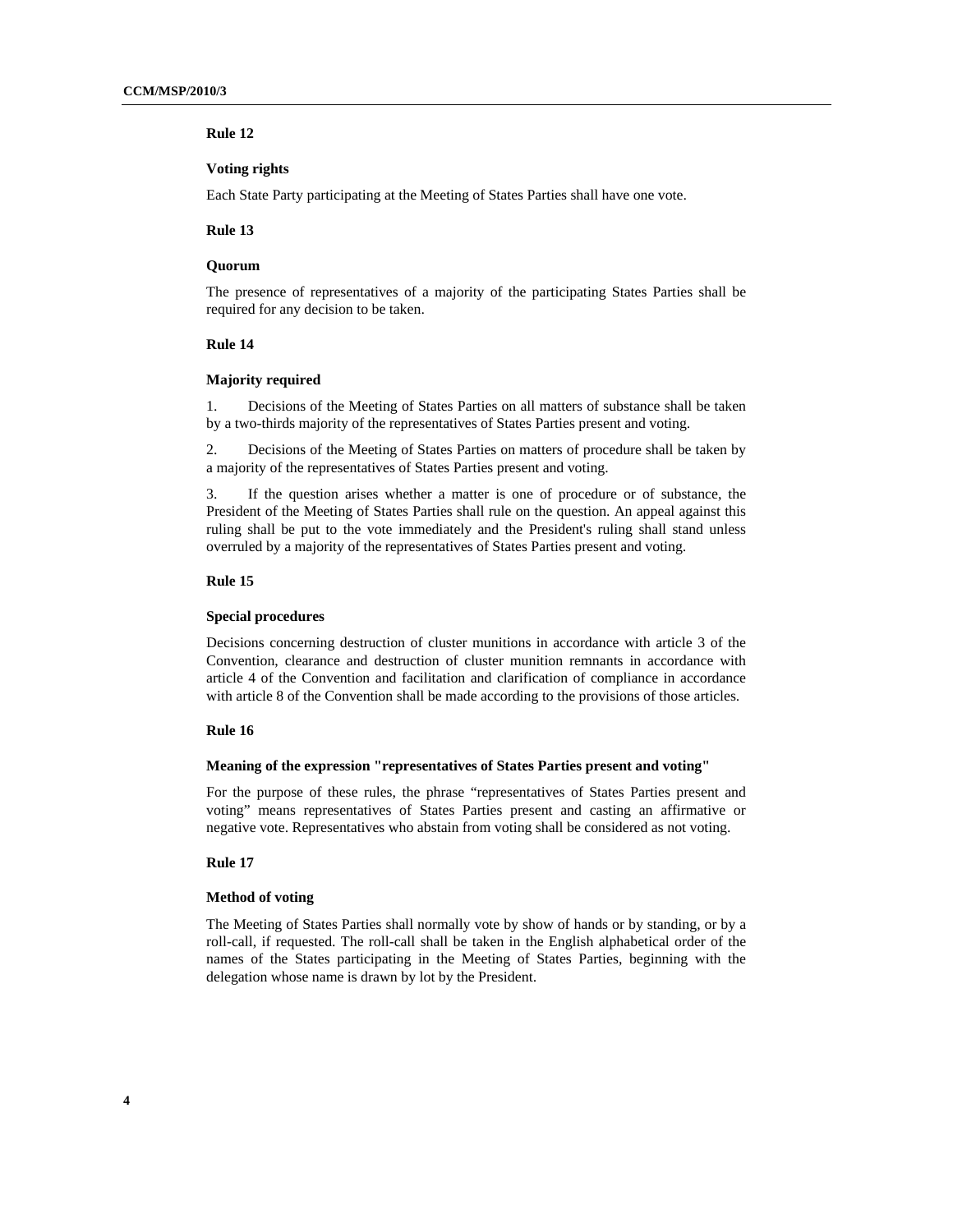## **Conduct during voting**

The President shall announce the commencement of voting, after which no representative shall be permitted to intervene until the result of the vote has been announced, except on a point of order in connection with the process of voting.

## **Rule 19**

## **Explanation of vote**

The President may permit representatives to explain their votes. The President may limit the time to be allowed for such explanations.

## **Rule 20**

## **Elections**

All elections shall be held by secret ballot unless, in the absence of any objection, the Meeting of States Parties decides to proceed without taking a vote on an agreed candidate.

#### **Rule 21**

1. If, when one person or one delegation is to be elected, no candidate obtains in the first ballot a majority of the representatives present and voting, a second ballot restricted to the two candidates obtaining the largest number of votes shall be taken. If in the second ballot the votes are equally divided, the President shall decide between the candidates by drawing lots.

2. In the case of a tie in the first ballot among three or more candidates obtaining the largest number of votes, a second ballot shall be held. If a tie results among more than two candidates, the number shall be reduced to two by lot and the balloting, restricted to them, shall continue in accordance with the preceding paragraph.

## **Rule 22**

When two or more elective places are to be filled at one time under the same conditions, those candidates, not exceeding the number of such places, obtaining in the first ballot a majority of the representatives present and voting shall be elected. If the number of candidates obtaining such majority is less than the number of persons or delegations to be elected, there shall be additional ballots to fill the remaining places, the voting being restricted to the candidates obtaining the greatest number of votes in the previous ballot, to a number not more than twice the places remaining to be filled; provided that, after the third inconclusive ballot, votes may be cast for any eligible person or delegation. If three such unrestricted ballots are inconclusive, the next three ballots shall be restricted to the candidates who obtained the greatest number of votes in the third of the unrestricted ballots, to a number not more than twice the places remaining to be filled, and the following three ballots thereafter shall be unrestricted, and so on until all the places have been filled.

## **Rule 23**

#### **Equally divided votes**

If a vote is equally divided on matters other than elections, the proposal, amendment or motion shall be regarded as rejected.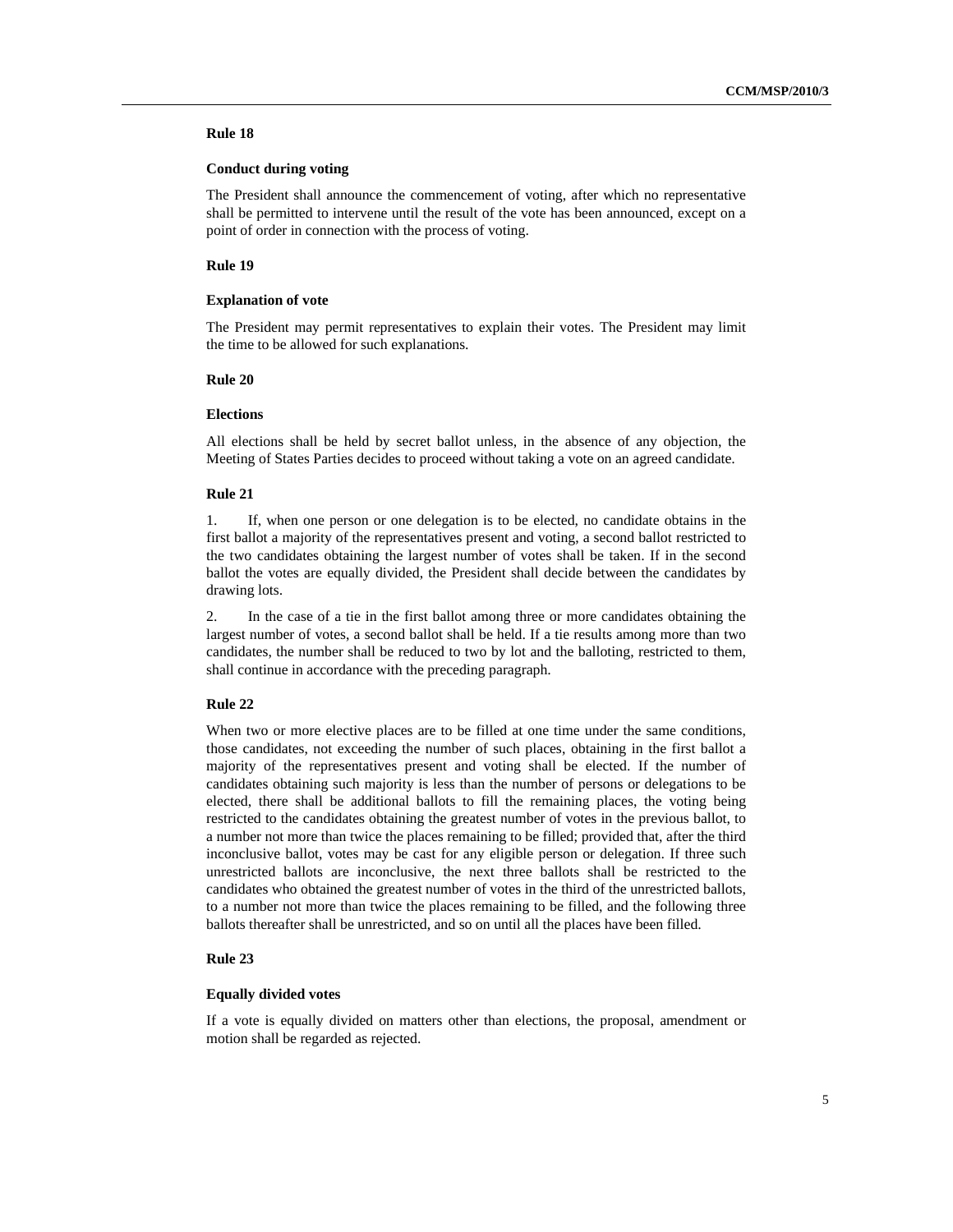## **General rights of observers**

Observers:

(a) May not participate in decision-making;

(b) May not make, or be among the speakers called on to speak in favour of or against, any procedural motion or request, raise points of order or appeal against a ruling of the President.

# **Chapter V Conduct of business**

 **Rule 25** 

## **Public meetings**

The plenary meetings of the Meeting of States Parties shall be held in public unless the Meeting decides otherwise.

## **Rule 26**

## **Speeches**

No one may address the Meeting of States Parties without having previously obtained the permission of the President. Subject to rules 27, and 30 to 32, the President shall call upon speakers in the order in which they signify their desire to speak. The Secretariat shall be in charge of drawing up a list of such speakers. The President may call a speaker to order if his or her remarks are not relevant to the subject under discussion.

## **Rule 27**

#### **Points of order**

During the discussion of any matter, a representative may at any time raise a point of order, which shall be decided immediately by the President in accordance with these rules. A representative may appeal against the ruling of the President. The appeal shall be put to the vote immediately, and the President's ruling shall stand unless overruled by a majority of the representatives present and voting. A representative may not, in raising a point of order, speak on the substance of the matter under discussion.

#### **Rule 28**

## **Closing of list of speakers**

During the course of a debate the President may announce the list of speakers and, with the consent of the Meeting of States Parties, declare the list closed.

## **Rule 29**

## **Right of reply**

The right of reply may be accorded by the President to any representative if a speech delivered after the list of speakers has been closed makes this desirable.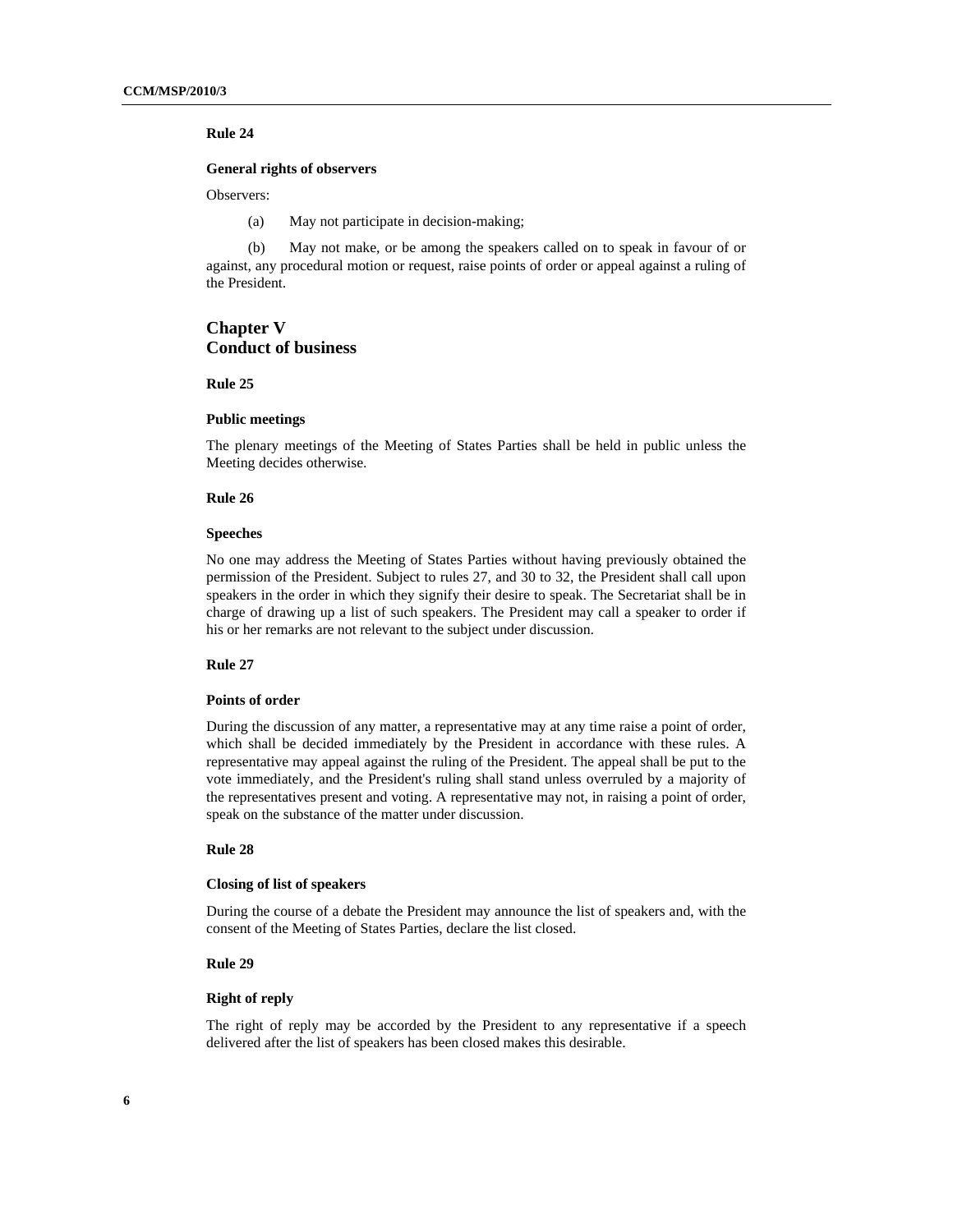## **Adjournment of debate**

During the discussion of any matter, a representative may move the adjournment of the debate on the question under discussion. In addition to the proposer of the motion, two representatives may speak in favour of, and two against, the motion, after which the motion shall be immediately put to the vote. The President may limit the time to be allowed to speakers under this rule.

## **Rule 31**

## **Closure of debate**

A representative may at any time move the closure of the debate on the question under discussion, whether or not any other representative has signified his wish to speak. Permission to speak on the closure of the debate shall be accorded only to two speakers opposing the closure, after which the motion shall be immediately put to the vote. The President may limit the time to be allowed to speakers under this rule.

#### **Rule 32**

## **Suspension or adjournment of the meeting**

During the discussion of any matter, a representative may move the suspension or the adjournment of the meeting. Such motions shall not be debated, but shall be immediately put to the vote.

## **Rule 33**

## **Order of motions**

Subject to rule 27, the motions indicated below shall have precedence in the following order over all proposals or other motions before the meeting:

- (a) To suspend the meeting;
- (b) To adjourn the meeting;
- (c) To adjourn the debate on the question under discussion;
- (d) To close the debate on the question under discussion.

#### **Rule 34**

#### **Competence of the Meeting of States Parties**

The Meeting of States Parties may consider and, where necessary, take decisions in respect of any matter with regard to the application or implementation of the Convention on Cluster Munitions in accordance with article 11 of the Convention.

## **Rule 35**

#### **Decisions on competence**

Subject to rule 27, any motion calling for a decision on the competence of the Meeting of States Parties to discuss any matter or to adopt a proposal or an amendment submitted to it